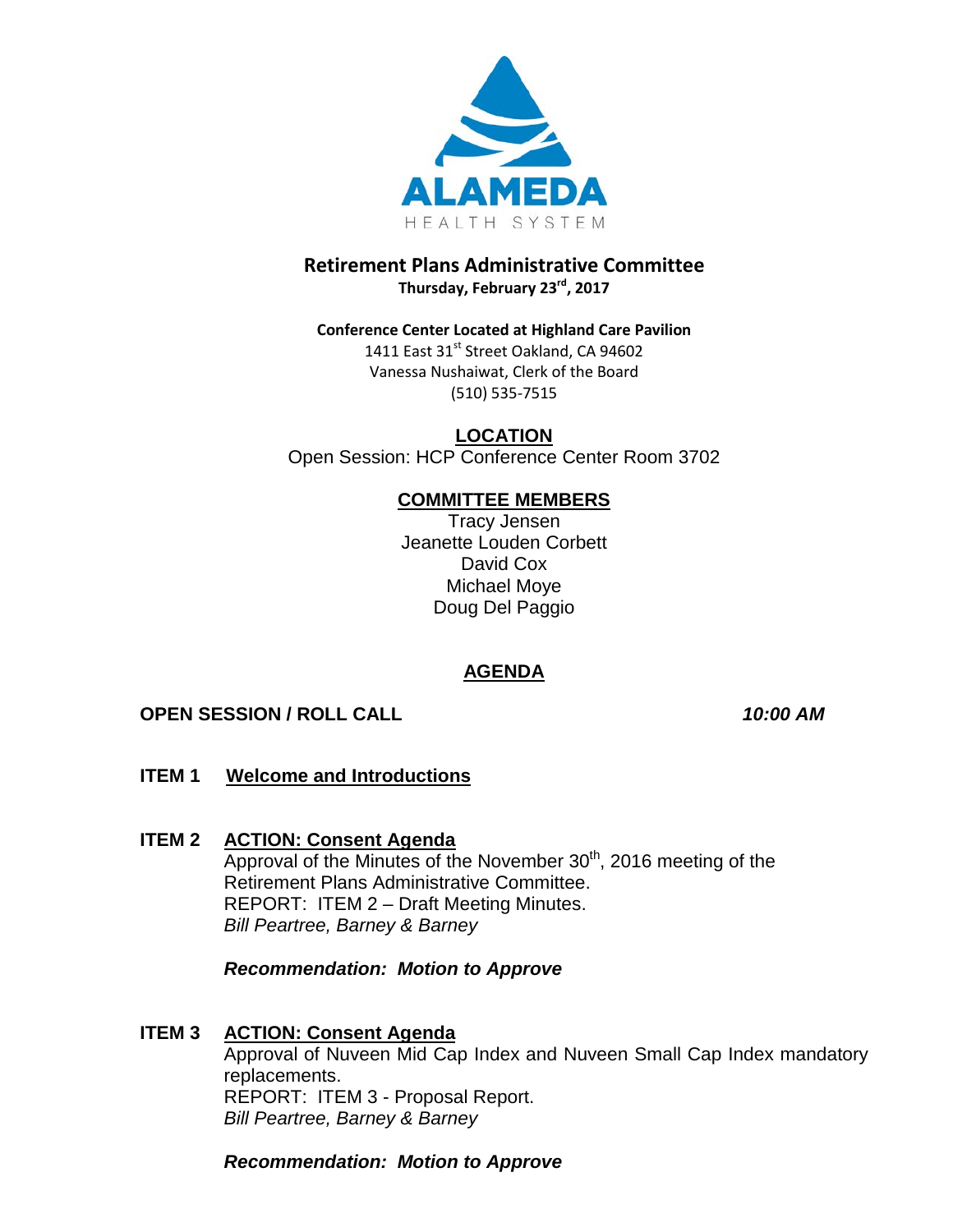## **ITEM 4 ACTION: Consent Agenda**

Approval of the Administrative Policy regarding Rebalancing within the AHS Defined Contribution (Hybrid DC) Plan REPORT: ITEM 4 – Rebalancing Methodology *Nathan Chung, AHS*

*Recommendation: Motion to Approve*

## *END OF CONSENT AGENDA*

### **ITEM 5 REPORT: Status Update - Alameda Hospital Pension (Echo) Plan**

*Andrew Bates, HighMark - Investment Performance Review. Connie Hiatt/Karen Mack, Altman Cronin – Terminated Vested Cashout Project.*

*Nathan Chung, AHS – Status of Trust Agreement and Investment Policy Statement.*

# **ITEM 6 REPORT: Status Update - AHS Defined Contribution (Hybrid DC & DB) Plans**

*Andrew Bates, Highmark – Investment Performance Review. Connie Hiatt/Karen Mack, Altman Cronin – Upcoming Valuation. Nathan Chung, AHS – Status of Trust Agreement and Investment Policy Statement.*

- **ITEM 7 REPORT: Prudential Review for Combined AHS Plans** *Jason Gilbert, Prudential*
- **ITEM 8 REPORT: Investment Review for Combined AHS Plans**  *Bill Peartree, Barney & Barney*
- **ITEM 9 REPORT: Fee and Expense Report for Combined AHS Plans Group** *Bill Peartree, Barney & Barney*
- **ITEM 10 REPORT: Update on Fee Disclosure** *Jason Gilbert, Prudential*
- **ITEM 11 REPORT: Update on Participant Communications** *Jason Gilbert, Prudential*